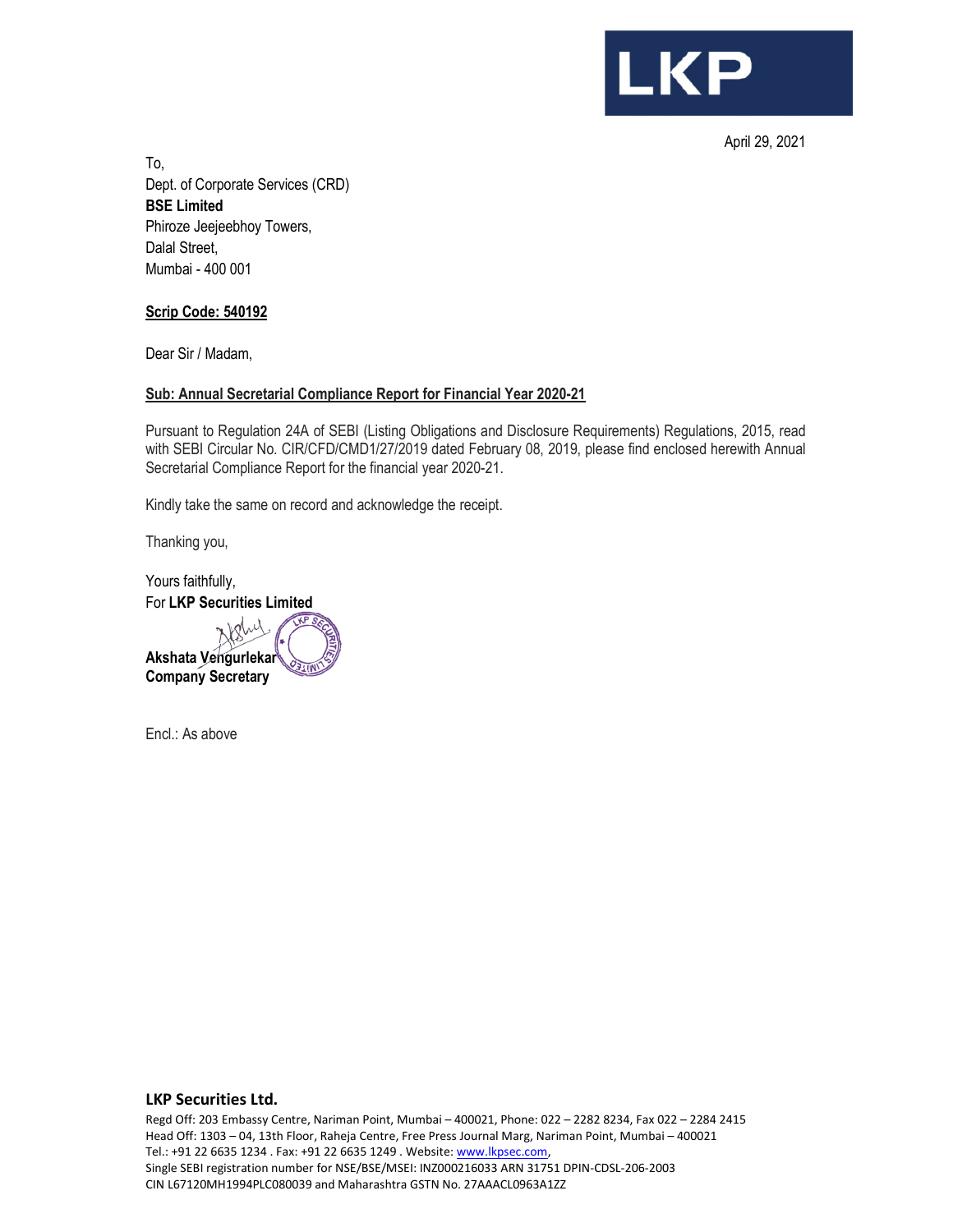V.R. ASSOCIATES

*Company Secretaries* 

Resi: G-5/3 Jal Padma, Bangur Nagar, Goregaon West, Mumbai 400 104 Admn office: 31 Topiwala Center, Goregaon West, Mumbai 400 062 Tel: 022-28774306; Mobile 98214 47548; e-mail: cs.ram25@gmail.com GST No. 27ACSPV8251A1Z7 ; PAN: ACSPV8251A; MSME Regn no. MH18D0041106

#### **Secretarial compliance report of LKP Securities Limited for the year ended 31st March, 2021**

We V.R. Associates have examined:

- (a) all the documents and records made available to us and explanation provided by LKP Securities Limited ("the listed entity").
- (b) the filings/ submissions made by the listed entity to the stock exchanges,
- (c) website of the listed entity,
- (d) any other document/ filing, as may be relevant, which has been relied upon to make this certification,

for the year ended  $31<sup>st</sup>$  March,  $2021$  ("Review Period") in respect of compliance with the provisions of :

- (a) the Securities and Exchange Board of India Act, 1992 ("SEBI Act") and the Regulations, circulars, guidelines issued thereunder; and
- (b) the Securities Contracts (Regulation) Act, 1956 ("SCRA"), rules made thereunder and the Regulations, circulars, guidelines issued thereunder by the Securities and Exchange Board of India ("SEBI");

The specific Regulations, whose provisions and the circulars/ guidelines issued thereunder, have been examined, include:-

- (a) Securities and Exchange Board of India (Listing Obligations and Disclosure Requirements) Regulations, 2015;
- (b) Securities and Exchange Board of India (Issue of Capital and Disclosure Requirements) Regulations, 2018; **- Not Applicable**
- (c) Securities and Exchange Board of India (Substantial Acquisition of Shares and Takeovers) Regulations, 2011;
- (d) Securities and Exchange Board of India (Buyback of Securities) Regulations, 2018;  **Not Applicable**
- (e) Securities and Exchange Board of India (Share Based Employee Benefits) Regulations, 2014;
- (f) Securities and Exchange Board of India (Issue and Listing of Debt Securities) Regulations, 2008; **- Not Applicable**
- (g) Securities and Exchange Board of India (Issue and Listing of Non Convertible and Redeemable Preference Shares) Regulations, 2013; **- Not Applicable**
- (h) Securities and Exchange Board of India (Prohibition of Insider Trading) Regulations, 2015;

and circulars/ guidelines issued thereunder;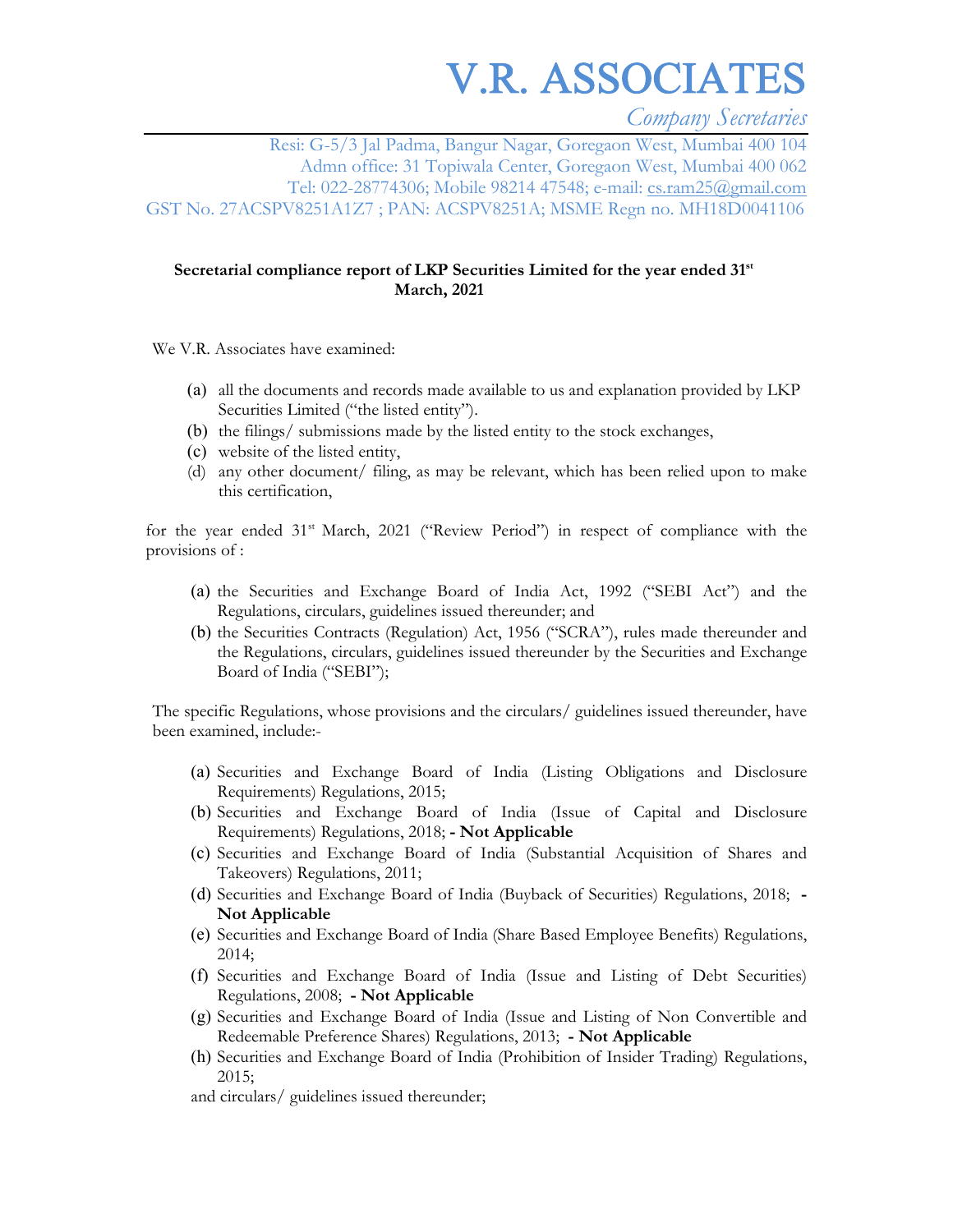# V.R. ASSOCIATES

*Company Secretaries* 

Resi: G-5/3 Jal Padma, Bangur Nagar, Goregaon West, Mumbai 400 104 Admn office: 31 Topiwala Center, Goregaon West, Mumbai 400 062 Tel: 022-28774306; Mobile 98214 47548; e-mail: cs.ram25@gmail.com GST No. 27ACSPV8251A1Z7 ; PAN: ACSPV8251A; MSME Regn no. MH18D0041106

and based on the above examination, We hereby report that, during the Review Period:

(a) The listed entity has complied with the provisions of the above Regulations and circulars/ guidelines issued thereunder, **except** in respect of matters specified below:-

| Sr.<br><b>No</b> | Compliance<br>Requirement<br>(Regulations/<br>circulars / guidelines<br>including specific<br>clause)                    | Deviations                                                                                                                                            | Observations/<br>Remarks of the<br>Practicing<br>Company<br>Secretary                                                                                                                      |
|------------------|--------------------------------------------------------------------------------------------------------------------------|-------------------------------------------------------------------------------------------------------------------------------------------------------|--------------------------------------------------------------------------------------------------------------------------------------------------------------------------------------------|
| $\mathbf{1}$     | Regulation $17(1)$<br>of<br>SEBI<br>(Listing)<br>Obligations<br>and<br>Disclosure<br>Requirements)<br>Regulations, 2015. | The Board of directors<br>of the top 2000 listed<br>entities (with effect<br>from April 1, 2020)<br>shall comprise of not<br>less than six directors. | The non compliance<br>was made good by<br>appointment of Mr.<br>Mahendra Vasantrai<br>Doshi, as Additional<br>(Non-Independent $\&$<br>Non-Executive)<br>Director on December<br>14, 2020. |

- (b) The listed entity has maintained proper records under the provisions of the above Regulations and circulars/ guidelines issued thereunder insofar as it appears from my/our examination of those records.
- (c) The following are the details of actions taken against the listed entity/ its promoters/ directors/ material subsidiaries either by SEBI or by Stock Exchanges (*including under the Standard Operating Procedures issued by SEBI through various circulars)* under the aforesaid Acts/ Regulations and circulars/ guidelines issued thereunder:

| Sr.<br>No. | <b>Action</b> taken<br>by | Details of<br>Violation | Details of action<br>taken E.g. fines, | Observations/<br>remarks of the |
|------------|---------------------------|-------------------------|----------------------------------------|---------------------------------|
|            |                           |                         | warning letter,                        | Practicing                      |
|            |                           |                         | debarment, etc.                        | Company                         |
|            |                           |                         |                                        | Secretary, if any.              |
|            | <b>BSE</b> Limited        | Non-compliance          | Email for fine of                      | The Company has                 |
|            |                           | with the                | Rs. $10,79,700/-$                      | appealed for                    |
|            |                           | requirements            | was received by                        | waiving of the                  |
|            |                           | pertaining to the       | the Company,                           | penalty levied for              |
|            |                           | composition of          | due due to said                        | non-compliances                 |
|            |                           | the Board as per        | non-compliances                        | under Regulation                |
|            |                           | Regulation 17(1)        | for two                                | $17(1)$ of SEBI                 |
|            |                           | of SEBI (Listing        | consecutive                            | Listing                         |